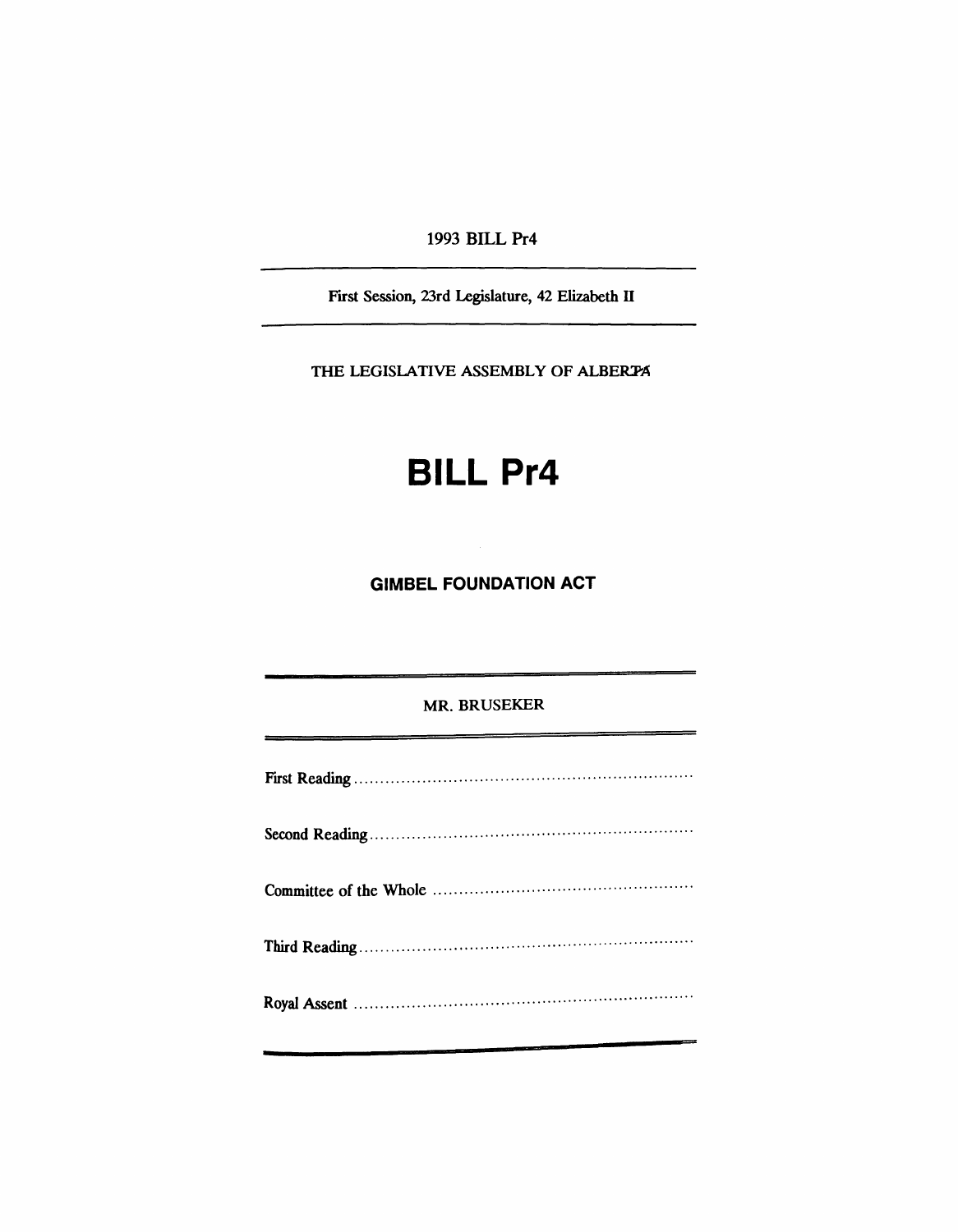*Bill Pr4 Mr. Bruseker*

## **BILL Pr4**

1993

## **GIMBEL FOUNDATION ACT**

*(Assented to* , 1993)

Preamble WHEREAS Howard V. Gimbel, M.D. has by his petition prayed for the passing of an Act incorporating the Gimbel Foundation for the purpose of offering medical care, providing education in medicine, science and health and undertaking scientific and medical research and for such other purposes hereinafter named; and

WHEREAS it is expedient to grant the prayer of the petition;

THEREFORE Her Majesty, by and with the advice and consent of the Legislative Assembly of Alberta, enacts as follows:

1 In this Act:

Definitions

(a) "Board" means the Board of Directors of the Foundation as constituted by this Act;

(b) "Foundation" means the Gimbel Foundation incorporated by this Act.

2 Howard V. Gimbel, M.D. and such other persons who are Incorporation registered practitioners of the College of Physicians and Surgeons of the Province of Alberta and are from time to time members of the Board, are hereby constituted and established as a body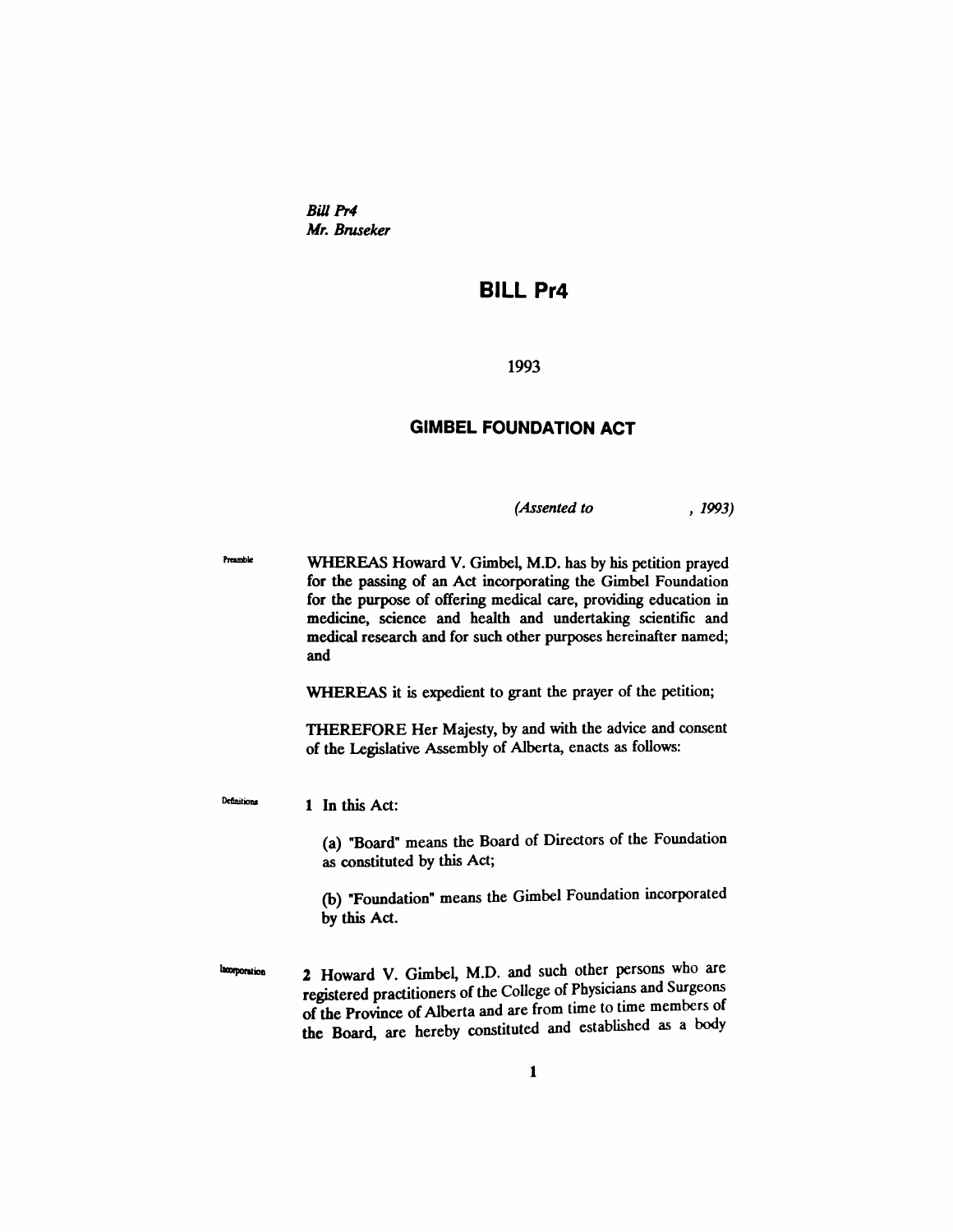corporate under the name of Gimbel Foundation.

Objects 3 The objects of the Foundation are:

(a) to engage in every phase and aspect of rendering the same services to the public that a registered practitioner of the College of Physicians and Surgeons of the Province of Alberta is authorized to render;

(b) to purchase or otherwise acquire and to own, pledge, sell, assign, transfer or otherwise dispose of, and to invest in, deal in or with, real or personal property necessary for the rendering of medical services;

(c) to contract debts and borrow money, issue and sell or pledge bonds, debentures, notes and other evidences of indebtedness and execute such mortgages, transfers of corporate property and other instruments to secure the payment of corporate indebtedness as required;

(d) to enter into partnership, consolidate or merge with or purchase the assets of another corporation or individual rendering such services;

(e) to establish and maintain health clinics, institutions, lodgings and facilities for those in need of health care or education and for the aged;

(1) to engage in, conduct, support, aid and advance medical, surgical and scientific learning, skill, education, investigation and research, for the increase of human knowledge and in alleviation of human suffering and to offer programs of graduate and undergraduate education and instruction in all fields of medicine, surgery and related scientific study;

(g) to provide health care, including medical, surgical, nursing, hospital and home care services, both in Canada and throughout the world;

(h) to accept, hold, use and administer donations, gifts, legacies and other funds for the objects and purposes of the Foundation;

(i) to make such charitable gifts and carry on such charitable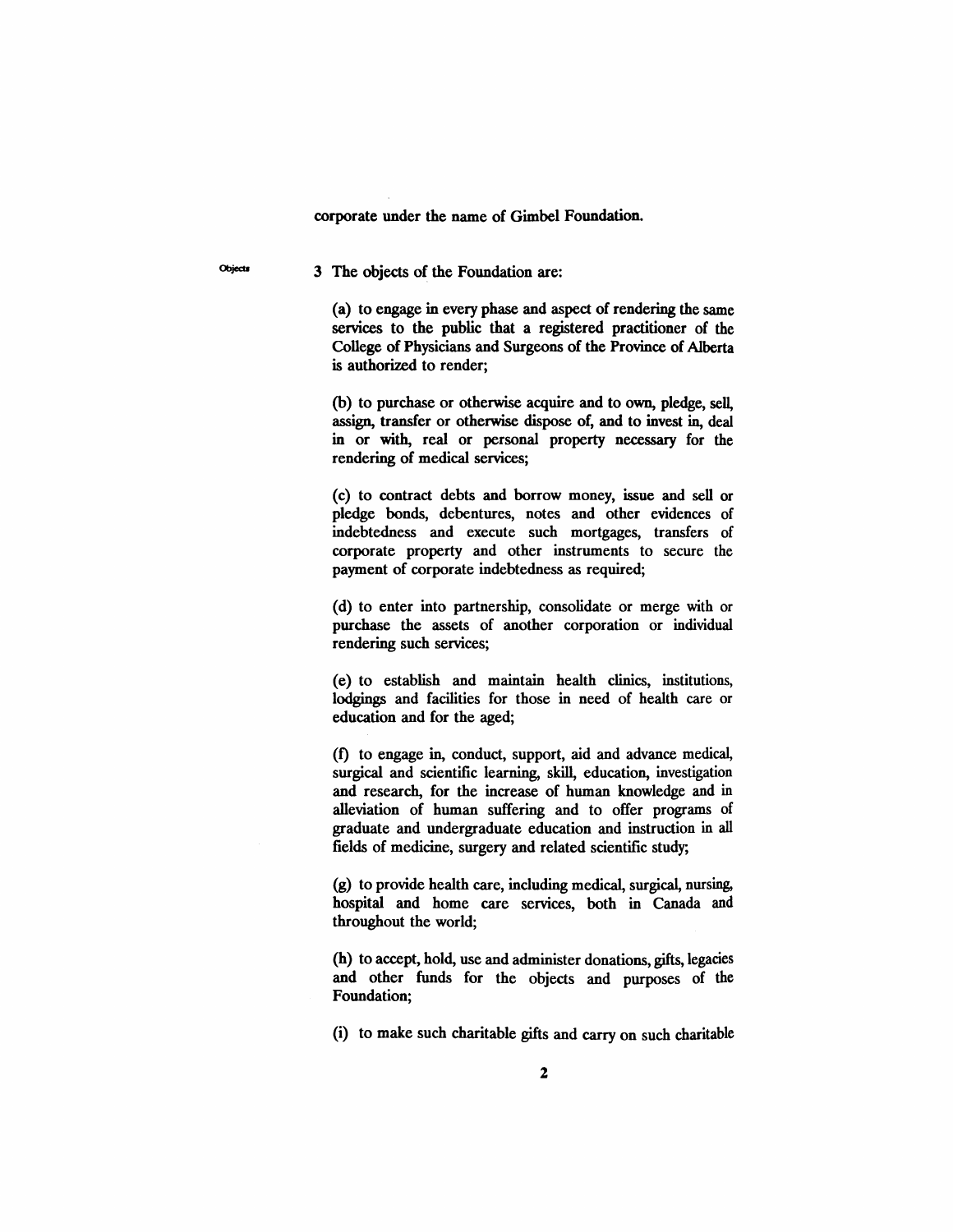programs as may be incidental or related to the objects of the Foundation;

G) to carry on such other charitable activities as may be in the sole discretion of the Board appear to contribute to the well being of humanity.

4(1) The Foundation has the capacity, rights, powers, privileges of a natural person and, without restricting the generality of the foregoing, has the power to act as a trustee of the funds and other property entrusted to it from time to time.

> (2) The Foundation has the capacity to carry on its business, conduct its affairs and exercise its powers in any jurisdiction outside Alberta to the extent that the laws of the jurisdiction permit.

Not-tor-profit status

Powers

5(1) The Foundation is not organized for the purpose of pecuniary profit and shall have no capital stock.

(2) All income and property of the Foundation shall be applied to further the objects of the Foundation and no dividend on any part of the Foundation's income or property shall be paid to any member of the Foundation, however, reasonable compensation may be paid for services rendered to the Foundation.

(3) Upon the winding-up or dissolution of the Foundation, all assets remaining after the satisfaction of all debts, liabilities and obligations shall be paid to such Canadian charities as may be directed by the Board.

(4) No member of the Foundation is liable for the debts and other obligations of the Foundation.

Board of Directors 6(1)) The Foundation shall be governed, managed and administered by the Board, the members of which shall be the members of the Foundation.

> (2) The first member of the Board shall be Howard V. Gimbel, M.D.

> (3) The number, composition, manner of selection, terms and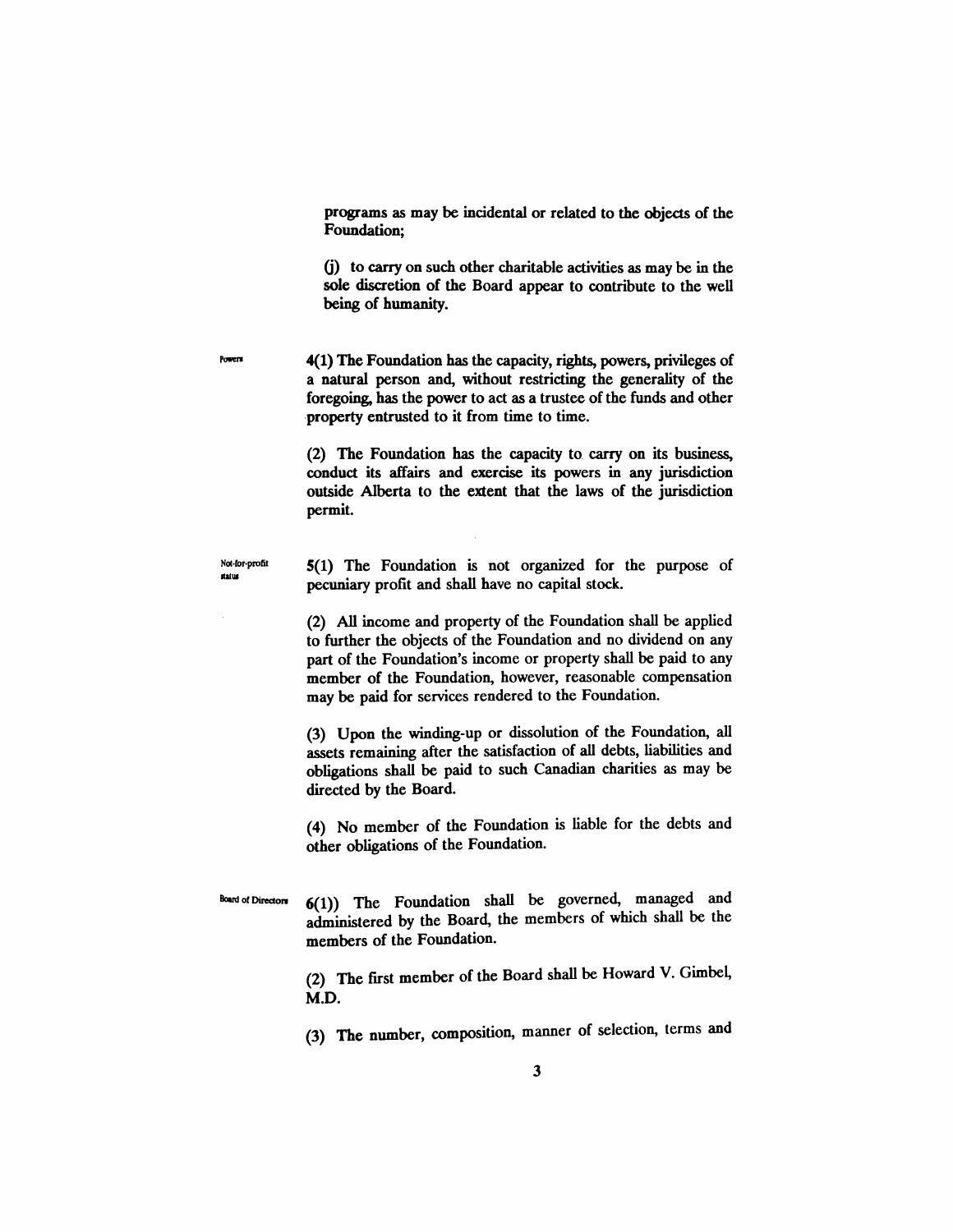other qualifications of the members of the Board shaII be as set forth in the by-laws of the Foundation. .

(4) When any person shall cease to be a member of the Board, the person shall thereupon cease to be a member of the Foundation.

(5) Membership on the Board is limited to those persons who are registered. practitioners of the College of Physicians and Surgeons of the Province of Alberta.

7 The rule against perpetuities shall not apply to donations made to the Foundation.

Donations in trust 8 When a donation of any property has been made to the Foundation in trust to take effect in the future, the Board is empowered to accept, and exercise any powers of appointment, settlement or distribution with respect to income in all or in part derivable from such property in the interim, and also empowered to nominate executors and trustees in the manner provided in the instrument creating the trust.

Charitable annuity 9 The Foundation may receive and hold for its benefit sums of money in consideration of the payment, during the life of the donor or during any other period, of interest thereon at such rate as may from time to time be agreed upon or in consideration of the payment of an annuity or annuities for a term certain or for a period terminating on the earlier of a specified date and the death of the donor, to any person or persons in respect thereof and provided the payments and annuities are for a term certain or for a· period terminating on the earlier of a specified date and the death of the donor, the payment and the annuity shall be deemed not to be life insurance under section 1(m.1) or 240.1 of the *Insurance Act.*

**Medical Profession** *Act,* RS.A. 1980, c. M-12

Rule against perpetuities .<br>inapplicable

> 10(1) Part 4 of the *Medical Profession Act,* with the exception of section  $65(1)(c)$  and  $(e)$ , shall apply to the Foundation.

> (2) Notwithstanding section 65(1)(c) and (e) of the *Medical Profession Act,* the Registrar of the College of Physicians and Surgeons of the Province of Alberta shall issue a permit under